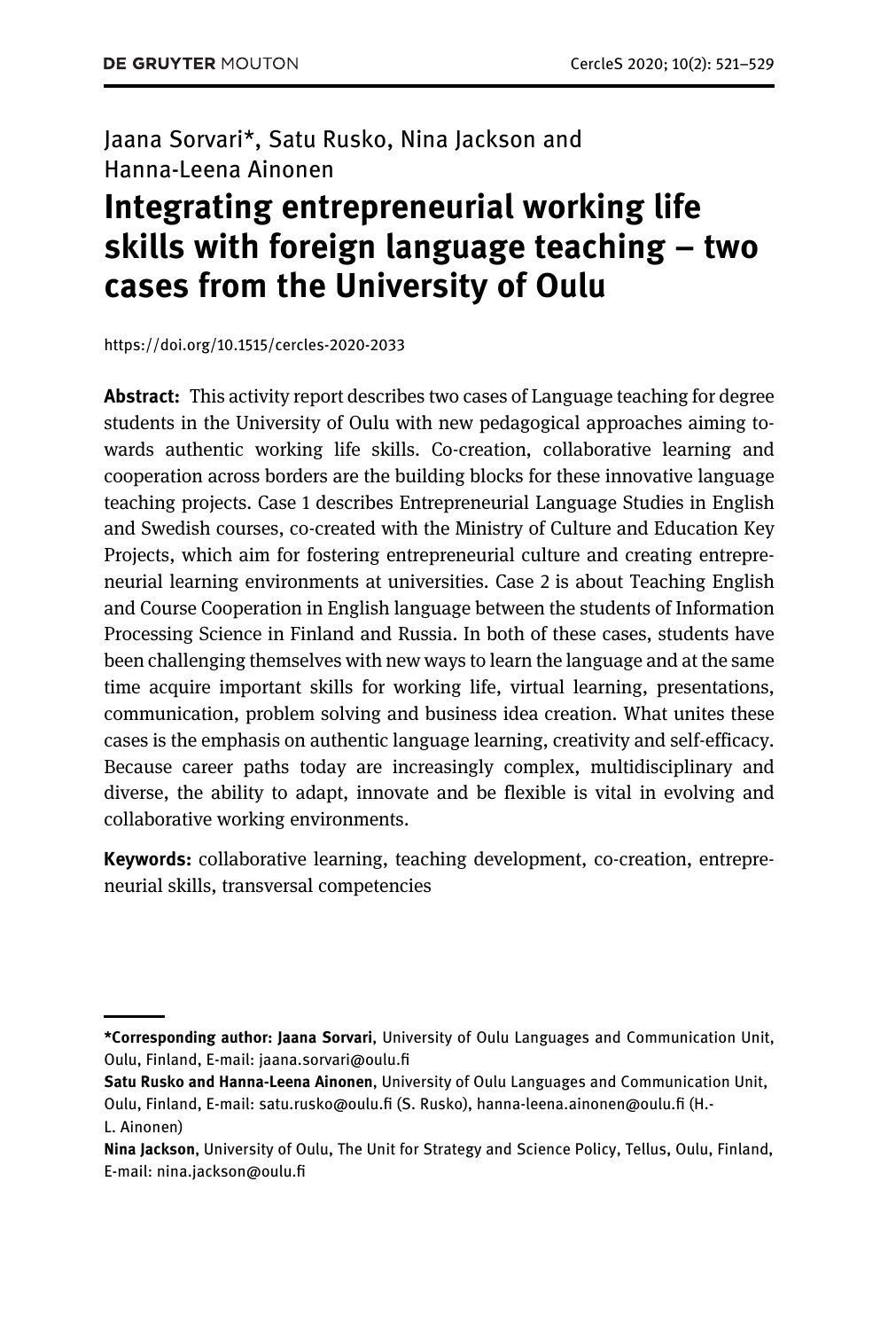### 1 Introduction

This article is an activity report about the latest innovations and pedagogical approaches of the Languages and Communication Unit (LCU) of the University of Oulu (UO). Two cases will be described in this report. By means of these two cases, we can describe how our teaching curriculum has evolved through the introduction of more authentic opportunities for co-creation, interdisciplinary collaborative learning and international cooperation for both teachers and students alike. These experiences have directed our teaching methodologies towards a new vision with an understanding of unlimited possibilities by crossing borders never crossed before and deconstructing the divisions between contents and contexts that have been previously separated. We find that through collaborative co-creation between language teachers, entrepreneurship education professionals and students, an entire novel way to construct courses has been discovered.

[Arene et al. \(2018\)](#page-8-0) has created references for the universities in Finland to promote entrepreneurial skills in the degree programs. This activity report presents Case 1, which is one of the case examples reviewed by the Finnish Education Evaluation Centre, which was one of the organizers of the seminar where the references were published. Case 2 is an innovative endeavor to integrate intercultural communication with authentic interaction between students from two countries.

The aims of this report are to describe two cases in order to inspire others to innovate language courses through co-creation and to describe the outcomes and benefits of these new methodologies.

# 2 Co-creative pedagogy at the University of Oulu

The University of Oulu is an international science university which creates innovation for the future, well-being, and knowledge through research and education. Founded in 1958, our university is one of the biggest and most multidisciplinary universities in Finland with its 13,000 students, 2,900 employees, 8 faculties and several specialized research units. Our Languages and Communication Unit offers language learning opportunities in 8 languages, including our domestic official languages Finnish and Swedish. We cooperate with our faculties and with Tellus, which is a collaboration and experimentation platform of the University of Oulu. Oulu Business School, in collaboration with Tellus, offers a variety of entrepreneurial studies including a Minor studies package in Entrepreneurship, which is available for all students.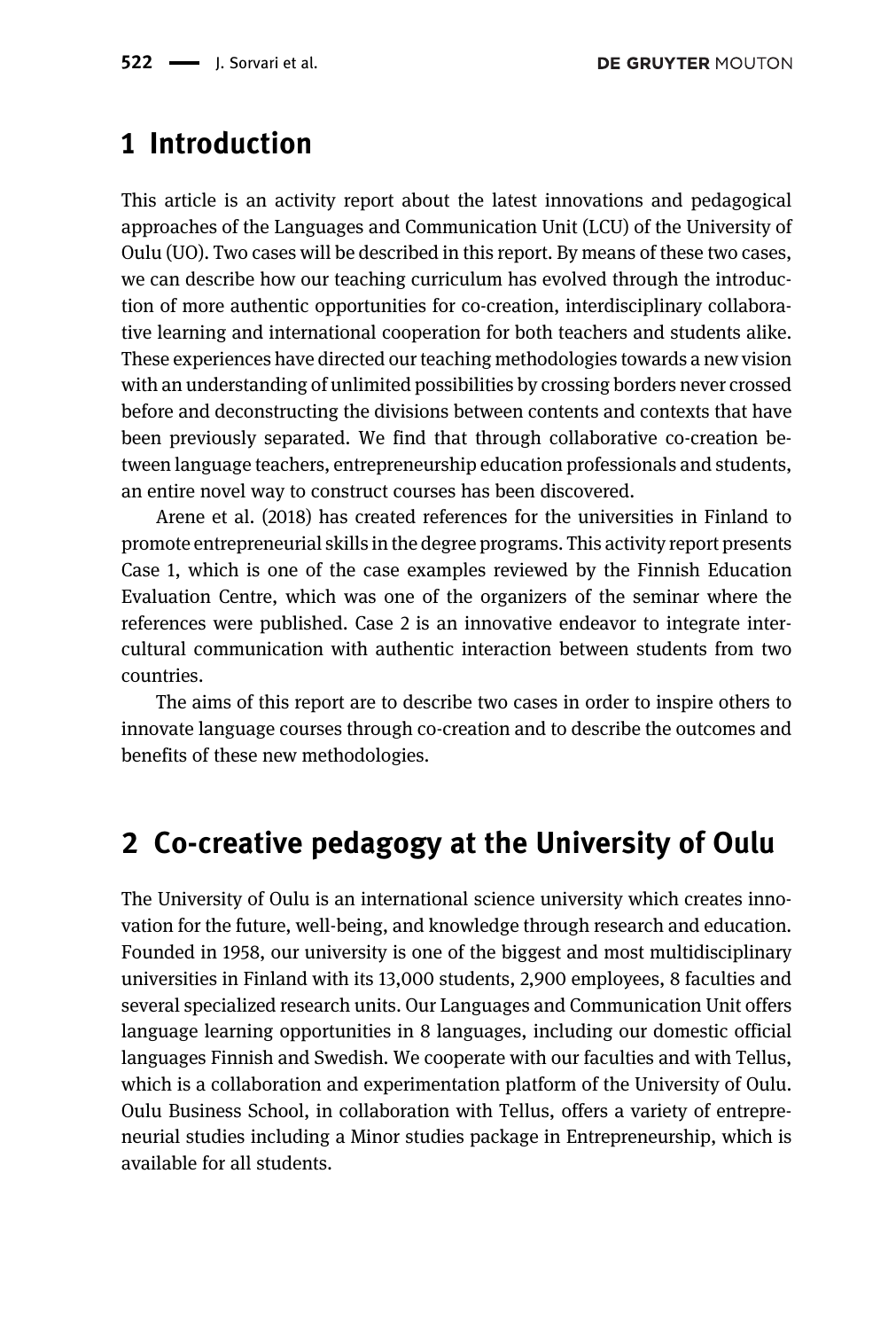The aim of our language courses in the Languages and Communication Unit is mainly to teach skills and competencies for academic communication and working life. Some of these skills are problem-solving, finding new ways to operate in extended learning environments, creating business ideas and cooperating across borders. In this activity report, we present our latest innovations and pedagogical approaches in this field. In the following two cases we have increased the amount of international cooperation and developed our teaching and learning methods towards more authentic collaborative learning.

### 2.1 Description of Case 1

In the Spring term of 2019, a massive pedagogical and innovational project under the umbrella of the Ministry of Culture and Education's YTYÄ and YYTO key projects was implemented into our mandatory English and Swedish courses. This project was called Entrepreneurial language studies and its aim was to integrate Entrepreneurial pedagogics into English and Swedish language courses.

The project included over 700 students from 7 faculties, 10 teachers, 3 entrepreneurial facilitators and 3 workshops. The second phase of this project is ongoing in Autumn 2019 courses and it will continue in the Spring term of 2020. This project is designed to last, and it will remain an embedded part of our language courses and curriculum.

The Entrepreneurial language studies were born as an outcome of the project ventures and partly inspired by [Wittgenstein \(1922\),](#page-8-1) who once said: The limits of your language are the limits of your world. The aim of our venture became to provide opportunities for students within the language courses to break their limits and extend their capacity to operate successfully in the world by enhancing courses with ever more transversal competencies and skills, namely entrepreneurial mindset and skills. Because today's career paths are more and more complex, multidisciplinary and diverse, the ability to adapt, innovate and be flexible is vital in evolving and collaborative working environments ([Dufva et al. 2017\)](#page-8-2). We have learned to break down the walls of course constructs to make room for the possibility to expand student potential to learn not only language and language skills, but also the competencies to think on one's feet, to co-create something from nothing and to learn how to pivot when plans and strategies fall down. And last but not least: to not fear failure, for that is part of the process of anything with a successful outcome.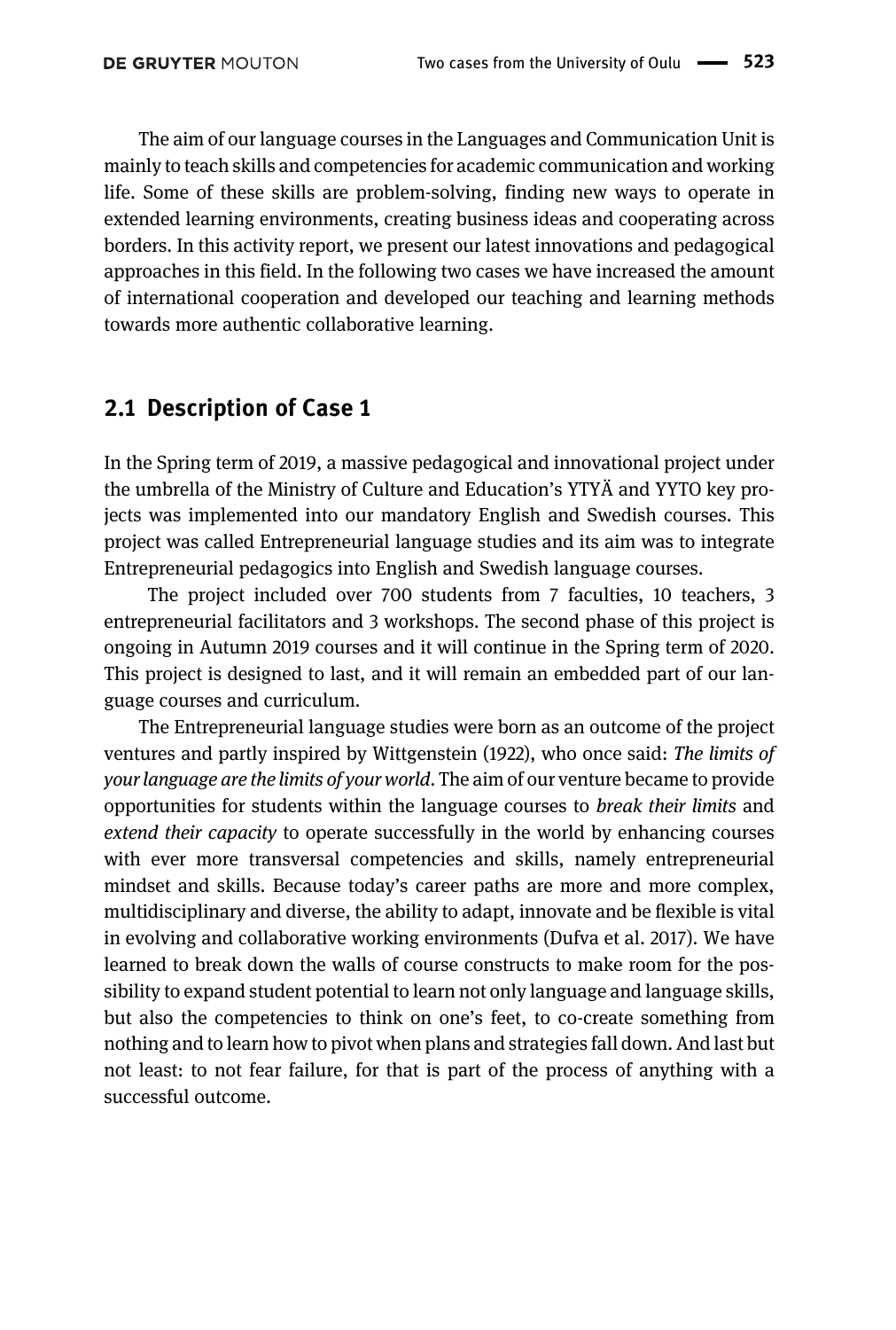#### 2.1.1 Account of activity

The goals of this project match and meet the goals of the university strategy of fostering a culture of innovation and curiosity and encouraging novel multidisciplinary solutions by providing an open, supportive environment. It also intends to simulate professional environments where dealing with ambiguity is common and the need to create something from nothing is a normal activity. For example, in order to practice creative thinking, spontaneous use of language and value creation, one task for the students was to take two random objects and bring them together to create a new product. The exercises also included problem framing, brainstorming, solution sketching by drawing, interviewing people in corridors and prototyping with Lego bricks. This kind of activity includes allowing students to collaborate and reach inwards to draw out ideas that they never even knew they had. Another aim is to facilitate interdisciplinary collaboration, which is carried out in the activities of three workshops: Creativity, Mini Design Sprint and Pitching. During the course, students took part in the three workshops and developed their ideas. The second task was to present the idea to the other students in the classroom. In this way, these workshops are integrated and embedded into the language course curriculum inspired by EntreComp: The Entrepreneurship Competence Framework [\(Bacigalupo](#page-8-3) [et al. 2016\)](#page-8-3).

The other frameworks used for pedagogical integration are embedded entrepreneurship and teaching through entrepreneurship ([Franzén et al. 2019\)](#page-8-4). In the context of these workshops, entrepreneurship is defined through value creation to others [\(Lackéus 2016](#page-8-5)).

#### 2.1.2 Summary of results/experience

In contrast to traditional teaching, the new way of working was surprising for the students. Some found it demanding to find the connection between the tasks and their own learning. Most of the students were satisfied with the workshops and tasks and got new insights and inspiration. It was also good to get out of their comfort zone; that is when a person can learn the most, become more selfconfident, and develop new perspectives. Even though the meaning of the pilot included learning and improving language skills while solving problems and finding solutions, the students ended up with a great number of viable business ideas capable of filling needs that are currently unmet in society. Thus in Case 1, real innovations and solutions for working life problems, ranging from apps lowering the threshold for the reporting of bullying to gamification of the hospital school environment, were combined with the language of opinions and debates, presentations, negotiations, signposting and numerous other language functions.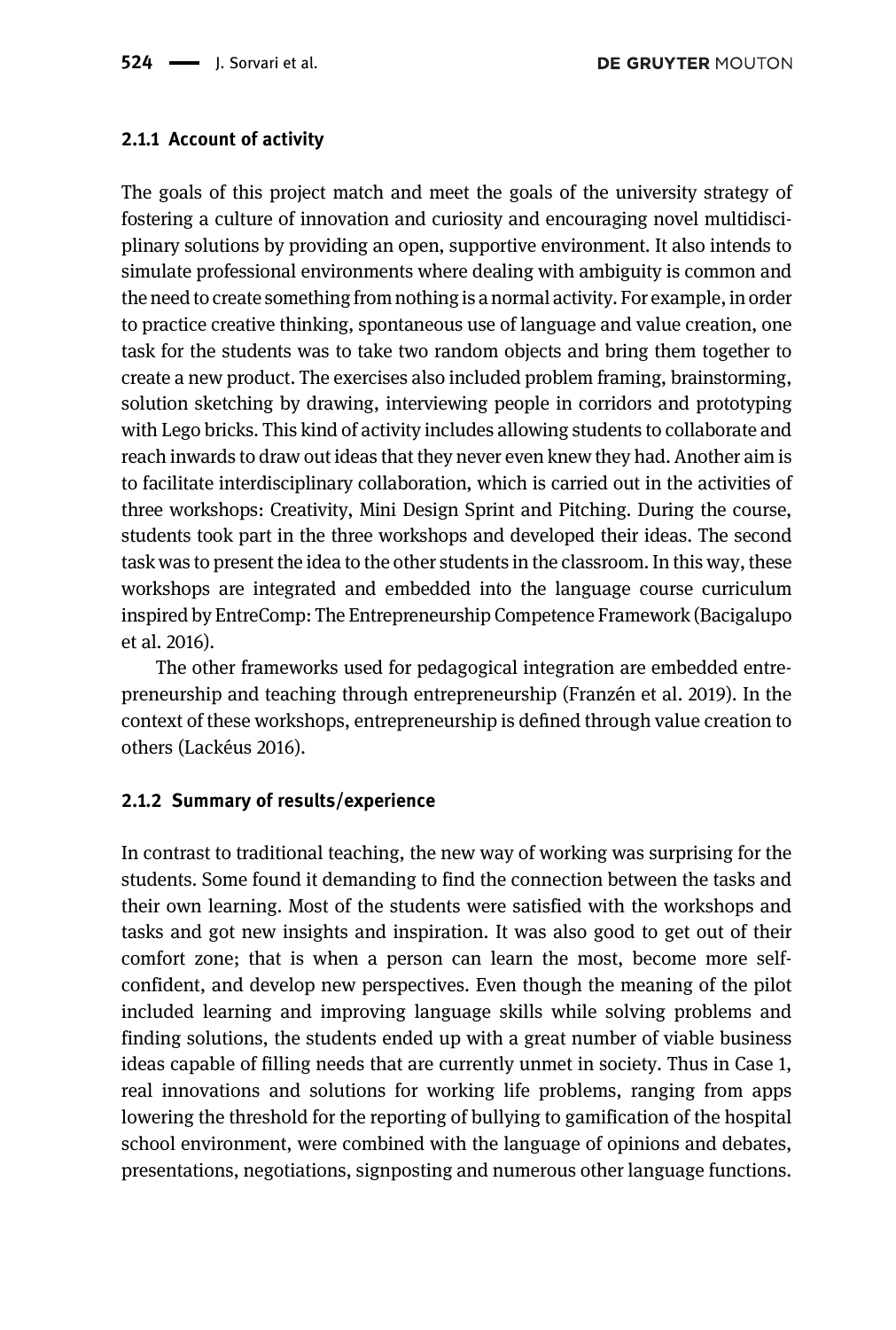Since this was a pilot study, students contributed many ideas to develop in the workshops and the project during their respective courses. The students' wishes included becoming more proactive and forcing themselves to challenge themselves even more. It is important that teachers trust their students' ability to create new things and work self-efficiently. During the second round, the student ideas and feedback have been taken into account by increasing self-efficacy and developing the connection between the course and the workshops. This has facilitated the work of the teachers, who now, after the pilot round, are more fully aware of the working methods. Indeed, they have become more aware of the importance of fully explaining the connection between the workshops and the course content in depth. This is essential for proper embedding of the entrepreneurial mindset content into the course contents. Furthermore, it is important to embed the entrepreneurial content even further so that an explanation of the connection would not even be necessary. The entrepreneurial content would genuinely be a true part of the course. Some teachers have already succeeded in this and others are still working on it.

"As I will become a teacher, I really enjoyed all the workshops and those gave me new ideas, new approaches to my coming job! I really enjoyed the presentation workshop as I get really nervous while keeping one. Also, I liked how much we got to do and make new ideas together!"

The teachers received new inspiration and content for their teaching and many practical ideas for the further development of the content. As an example, the students in the future will be given a pre-task before the workshops so that they will bring their own prepared ideas to the workshop.

"This workshop was fabulous! It opened up new ways of seeing the world for students and teachers and also helped each person to understand that they too have full potential to be creative."

In addition to Karvi's case example ([Pyykkö et al. 2020\)](#page-8-6), this case has also been featured in the Finelc-newsletter (8/19 [Jakkula et al. 2019\)](#page-8-7).

### 2.2 Description of Case 2

"lT's MOre than teacher exchange with an Arctic Attitude; it is also a student-centered language learning experience with an innovative and entrepreneurial mindset." ITMO Technical University is branded with the slogan "It's more than university", the University of Oulu highlighting its northern latitude with the words "Science with an arctic attitude".

Combining the slogans of both universities, this sentence pinpoints Case 2; the cooperation between the Languages and Communication Unit of the University of Oulu and ITMO Technical University in St. Petersburg. Sharing best practices,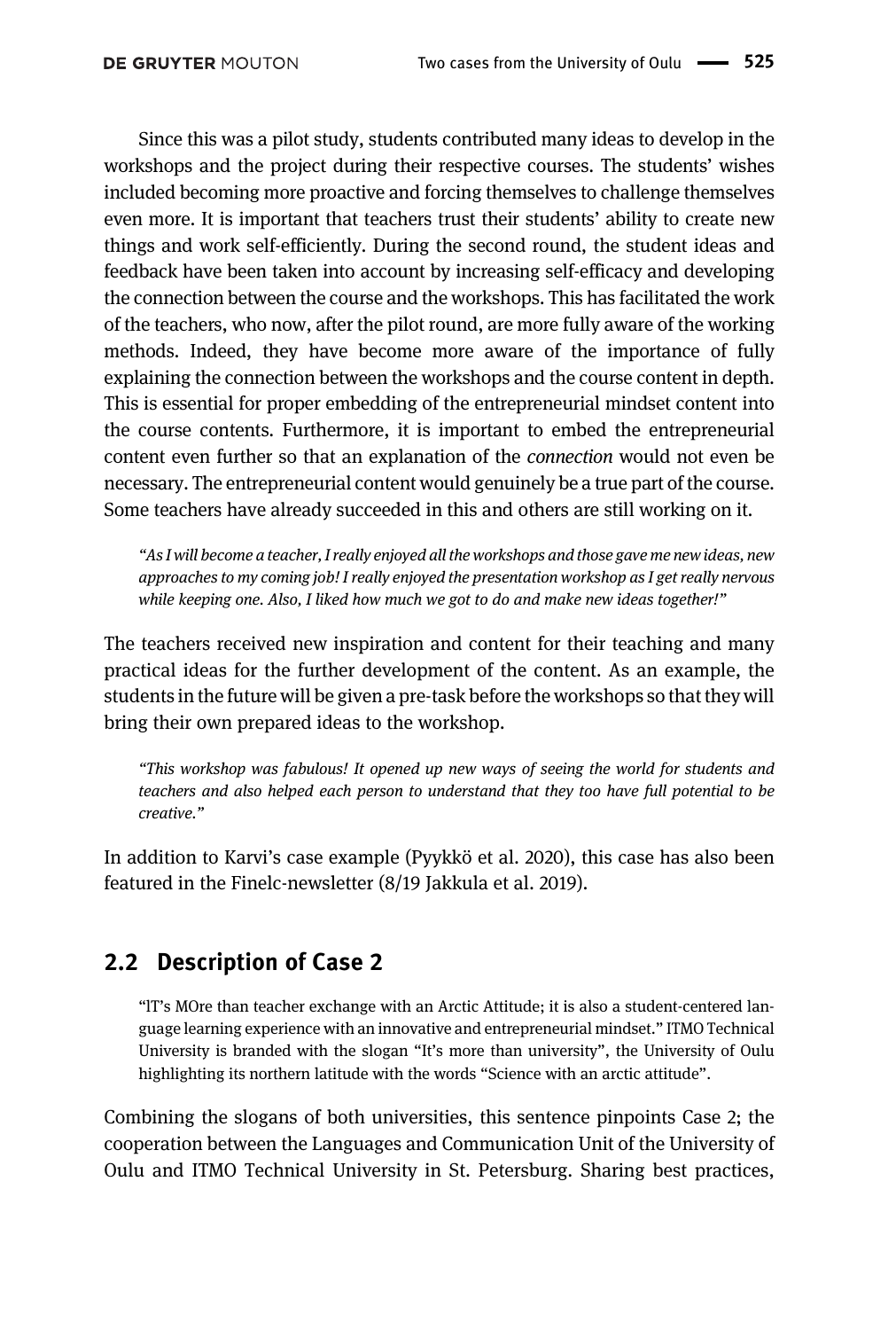shadowing, interacting with the students, blogging, conferencing and innovating new cooperation prospects – these are just some examples of the cooperationrelated activities.

This case consists of two parts: teacher exchange funded by the First  $+$  program and a blogging project incorporated into the pilot course English Communication for Information Processing (ECIP) in the University of Oulu and Professional Communication in IT course in ITMO.

#### 2.2.1 Account of activity

The cooperation was launched in November 2018 with a visit to Oulu by four Russian English teachers. This visit enabled both the visitors and the hosts to share and learn teaching practices and different approaches to ESP. The visit included teaching and shadowing as well as feedback and reflections on the sessions, along with fruitful meetings and discussions on both professional and other topics. Intercultural competency and a sense of global citizenship were strengthened amongst students and teachers. As teachers, Karen Niskanen and Satu Rusko learned how to create a fairer educational community by increasing respect for different languages and cultures and adapted practical ways to utilize the potential of different cultures for inspiration and problem solving; all this via discussing and addressing intercultural opportunities and challenges in hands-on lessons, discussions and meetings. In the Finnish-American-Russian teaching environment of the teacher exchange lessons, the students' intercultural awareness and curiosity were increased through cross-cultural lecture discussions and negotiation skills exercises. These skills were concretely practiced in a Trade Fair session, where students presented and commented on app ideas presented in posters in an international, real working life-like environment.

The next step was taken in April 2019, when three English teachers from the University of Oulu returned the visit to St. Petersburg. The program included teaching, shadowing, meetings, feedback and discussions, providing valuable insights into respective ESP approaches and teaching practices. The concurrent NATE Russia Convention and English Language Expo conference enabled the visitors to participate in several lectures and workshops and share the knowledge and experiences acquired.

The teacher presented two English courses given at the University of Oulu: Scientific Communication course in English (NJIT – China) and Medical English and Clinical Psychology Student Conference, both of which the conference audience regarded as highly relevant. Among several other future prospects, this visit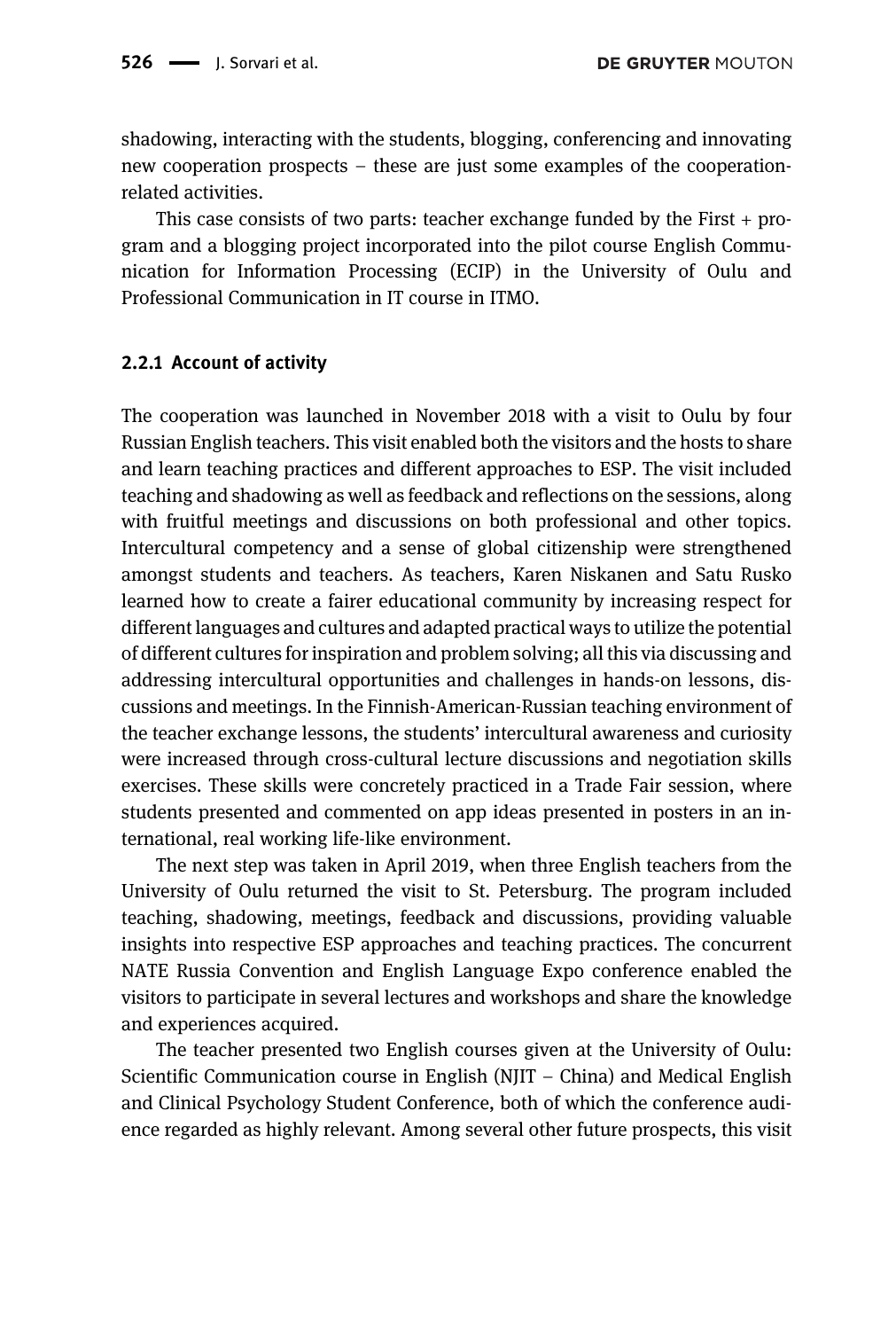sparked a blogging cooperation involving Information Processing Science students in Finland and Russia. This project forms the second part of the second case.

English Communication for Information Processing (ECIP) was a pilot course involving team teaching, working life skills, entrepreneurial aspects and a Russian flavor through blogging cooperation. Divided into Reading and Oral skills and integrated with the substance studies, the course embraced the aims of Case 1 Entrepreneurial Language Studies: transferable competences and entrepreneurial skills. The students were invited to complement their digital mindset with communicative and working-life relevant soft skills. In their group projects, they created an innovative mobile application aimed at bringing some benefit to the lives of residents and/or visitors to Oulu. These projects were presented in a Trade Fair poster session at the end of the course. In the intercultural blogging project, among other posts, the University of Oulu students shared their innovations with their Russian colleagues and vice-versa. Commenting on others' blog posts was an essential part of the blogging project. The ECIP team teachers Karen Niskanen and Satu Rusko were pleased to see that blogging proved beneficial for UO and ITMO teachers and students, allowing them to experience real authentic communication and engagement with international peers online, while practicing their writing skills at the same time. As with Case 1, the Information Processing Science cooperation between Oulu and St. Petersburg has been designed to last. Hence, it will continue with the second round in Spring 2020; moreover, it is about to be complemented with a student exchange project.

Case 2 included a second teaching visit to ITMO by the ECIP team teachers. The October visit gave both parties new professional insights. In addition to teaching, shadowing and discussions, teachers participated in the "More than ESP" conference, which was a good opportunity to hear about the research and work of many other teachers from around Russia and beyond. The Finnish ECIP teachers gave a joint conference workshop "Integrating Entrepreneurial Skills into ESP", sharing the experiences in both of the cases presented in this article. One of the highlights was meeting the ITMO blogger group and discussing their feelings about the project. The October 2019 visit to ITMO provided inspiring, new perspectives on teaching methodologies, a network of future contacts, as well as ideas and tools for working with the ever-more international student body.

#### 2.2.2 Summary of results/experience

The cooperation between the University of Oulu and ITMO University has benefited us in multiple ways. It has contributed to improved teaching practices through increased cultural competency and Russian colleagues' insights e.g., into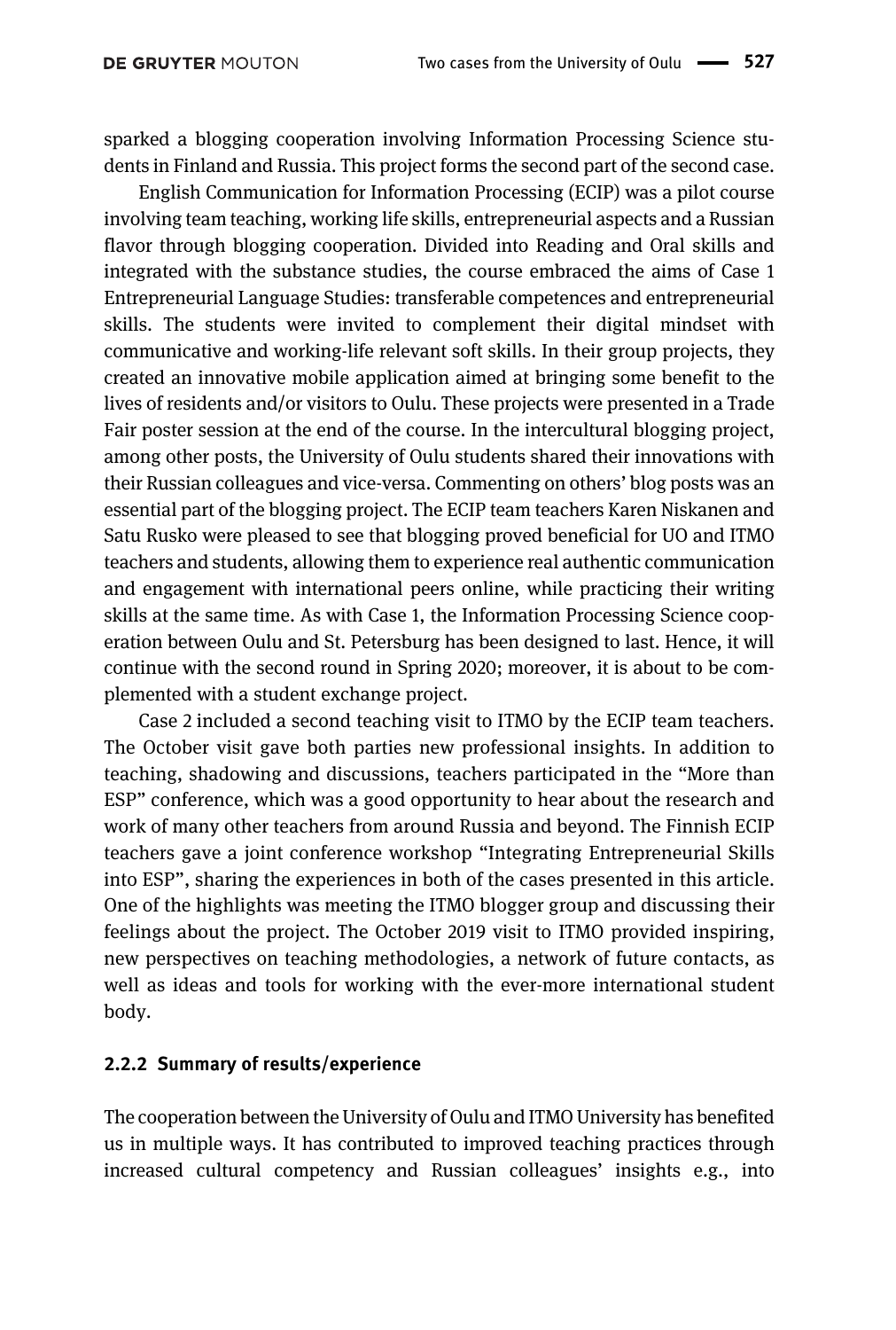assessment and syllabus planning and delivery. This has had a direct effect on students' learning experiences, the joint blog project being the most tangible example. These experiences will have far-reaching positive effects on both the teachers and students of both universities, not only with their academic benefits and intercultural, innovative and working-life relevant aspects, but also by supporting connectedness and mutual understanding within each university and between them. The cooperation has resulted in realizing the aims of Case 1: going beyond our limits and extending our capacity to operate successfully by enhancing courses with increasingly transferable competences and skills, including entrepreneurial mindset. The University of Oulu students' feedback reflects these results and experiences:

"I think I gained a lot of skills which will be useful to me when I enter the working life in the future."

"What I learned from this course was mostly the value of good teamwork. We could come up with quick solutions on how to solve things and do good planning on the tasks we needed to accomplish."

"I think the blog assignment was beneficial towards learning new vocabulary, writing about interesting topics in English and sharing our project outcome with international colleagues. I have never written a blog before, which is why writing one was interesting, if not exciting, especially as the Russian aspect was there."

As a pilot project, student feedback throughout the ECIP course has served to guide course development for the next phase, when the course is taught again in the spring of 2020.

# 3 Conclusive remarks and future prospects

The future prospects for this pedagogical innovation are exciting. We will welcome new groups of students into this model until the end of 2020. Following that, we will create and share facilitator guides about the workshop trilogy, and we are aiming to turn the workshops from this pilot project into continuous practice at the university and to reach all students. Many course descriptions have already been revised to include the new entrepreneurial mindset and skills content and more will be revised. We believe it to be important to attempt to reach all students to help prepare them for the ever-changing, real-world working environment, where success and survival will require adaptability, flexibility and a strong selfconfidence. This project will provide the students with the potential to extend their capacity to face the future challenges in the workplace.